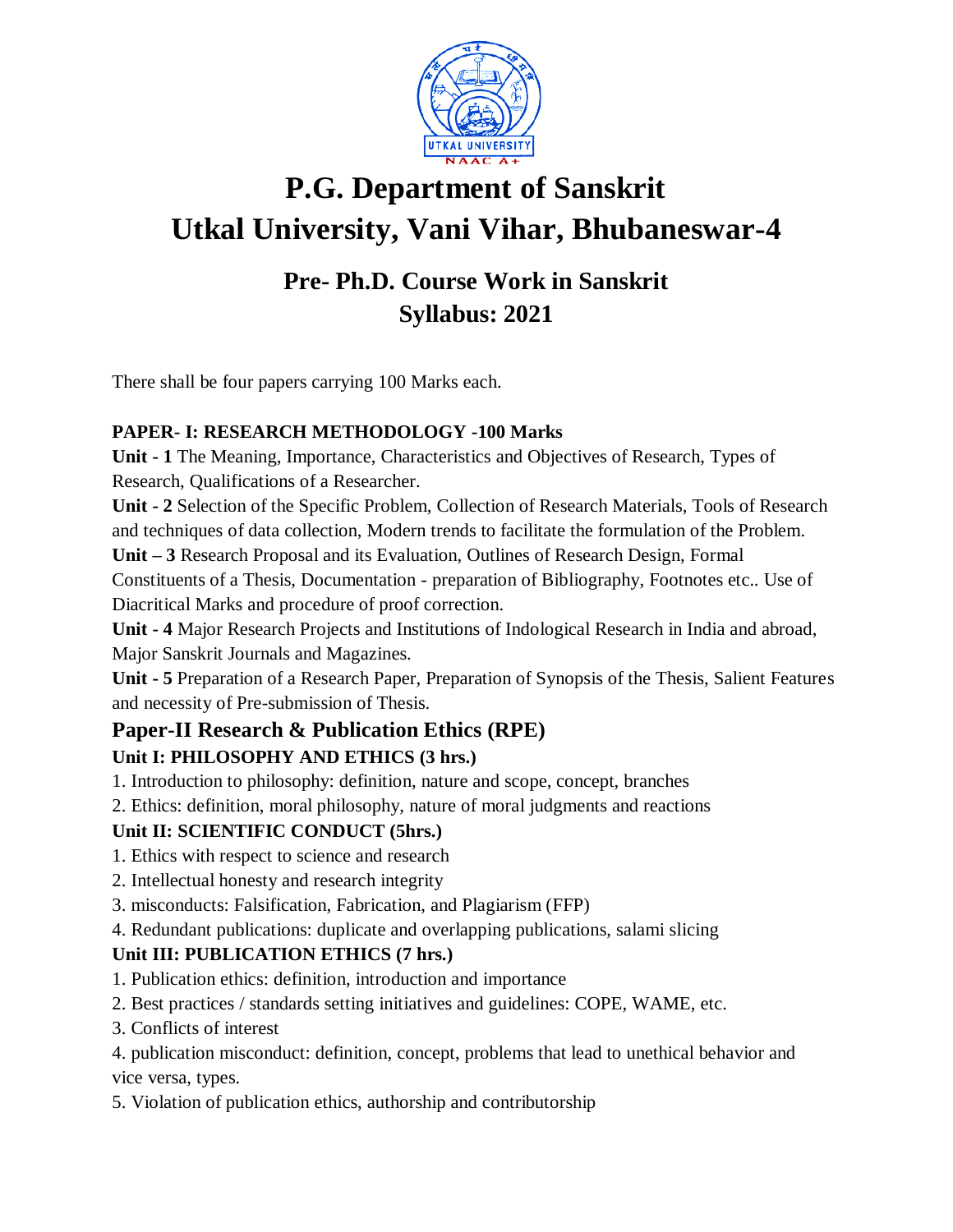6. Identification of publication misconduct, complaints and appeals

7. Predatory publishers and journals PRACTICE

#### **Unit IV: OPEN ACCESS PUBLISHING & PUBLICATION MISCONDUCT (6 hrs.)**

1. Open access publications and initiatives

- 2. SHERPA/ROMEO online resource to check publisher copyright & self-archiving policies
- 3. Software tool to identify predatory publications developed by SPPU.

4. Journal finder / journal suggestion tools viz. JANE, Elsevier Journal Finder, Springer Journal Suggester, etc.

5. Use of plagiarism software like Turnitin, Urkund and other open source software tools

#### **Unit V: DATABASES AND RESEARCH METRICS (7hrs.)**

#### **A. Databases (4 hrs.)**

1. Indexing databases

2. Citation databases: Web of Science, Scopus, etc.

#### **B. Research Metrics (3 hrs.)**

1. Impact Factor of journal as per Journal Citation Report, SNIP, SJR, IPP, and Cite Score

2. Metrics: h-index, g index, il0 index, altmetrics.

#### **PAPER – III : COMPUTER APPLICATION RELEVANT TO SANSKRIT RESEARCH – 100 Marks**

**Unit - 1** M.S. Office Word, Power Point, Excel, Use of Internet

**Unit – 2** Computer Application to Manuscripts

**Unit - 3** Sanskrit DTP Including knowledge of Sanskrit Fonts

**Unit – 4** Use of Diacritical marks and Proof correction

**Unit – 5** Computing Bibliographical Data, Foot Notes, Indexing, Synoptical contents, Data entry etc.

### **PAPER - IV : RESEARCH PAPER AND PROJECT WORK - 100 Marks**

**Unit - 1** Preparation of a Research Paper – 20 Marks

**Unit – 2** Presentation of a Research paper – 20 Marks

**Unit – 3** Each candidate would be required to prepare a Review of Literature related to the broad topic of research – 30 Marks

**Unit – 4 and 5** Besides the essay on review of literature, the candidate would be required to make a presentation before the SRC – 30 Marks.

#### **Books for Reference -**

1- Acharya, Satya Narayan, Samskrta – sodha-pravidhih (in Sanskrit), Puri, Odisha, 2005

2- Anderson & others. Thesis and Assignment Writing, 2nd Edition - 1977

3- Bedekar, V.H., How to write Assignments, Research Papers, Dissertations and Theses, kanak Publications, New Delhi, India, 1982

4- Bharati, H.L.N. , An Introduction to Indian Textual Criticism and Book publishing, CIIL, Mysore, 1988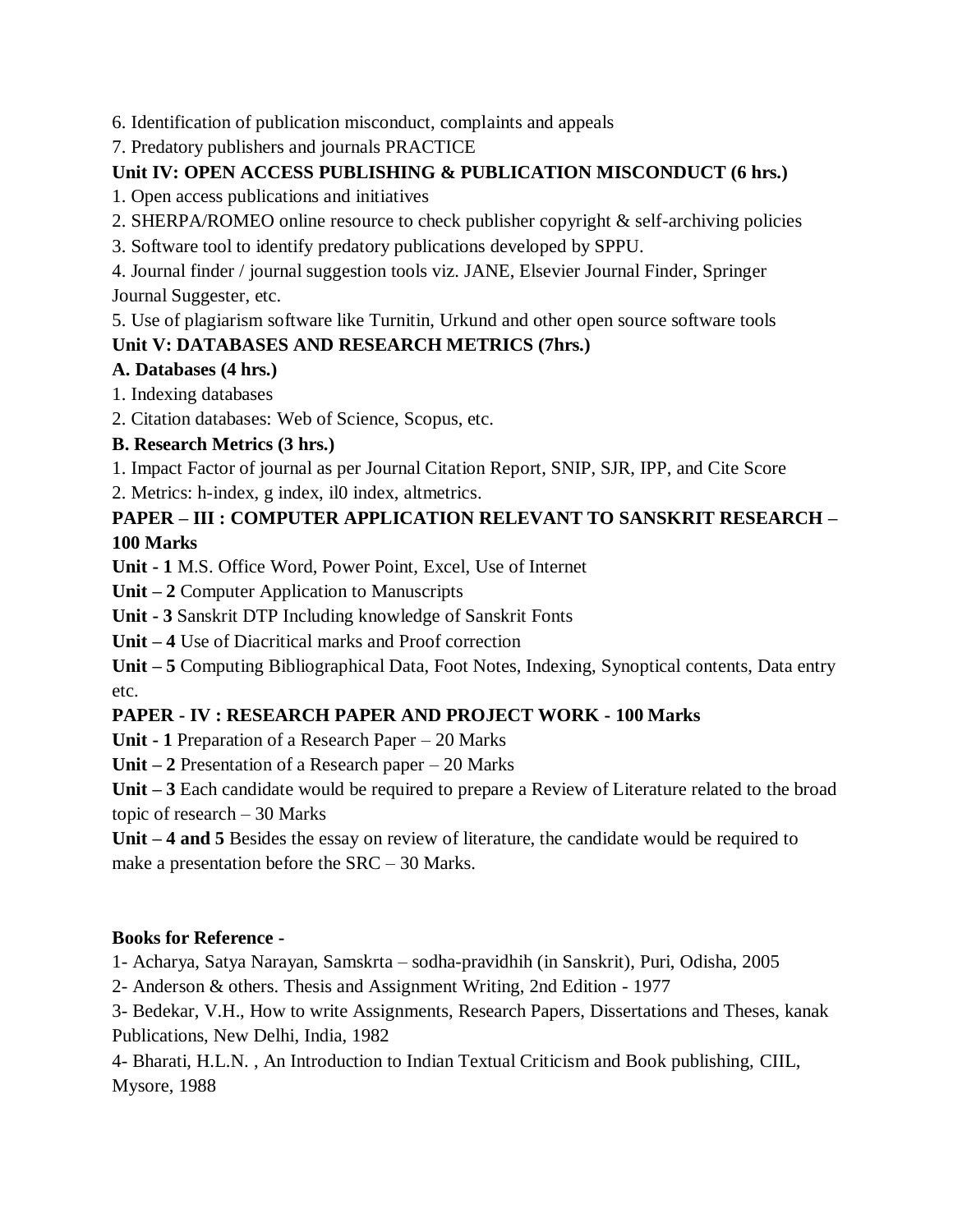5- Dasgupta, S(Ed.) Methodology of Social Research in India, Implex India, New Delhi, 1967 6- Dash, Keshab Chandra, Elements of Research Methodology in Sanskrit, The kashi Sanskrit Series 281, Chaukhamba Sanskrit Sansthan, Varanasi .

7- Katre, S.M. , Introduction to Indian Textual Criticism, 2nd Edition, 1954, Reprint - 1981

8- Laktos Imre. The Methodology of Scientific Research Programmes, Cambridge University Press, New Delhi, 1987

9- Mail, K and Pancholi A.L., The Fundamentals of Research Methodology, Publication Scheme, Jaipur, 1988.

10- Nagendra. ( Translation- Mishra Harshanath), Anusandhanasya Pravidhi – prakriya (in Sanskrit), Rashtriya Sanskrit Sansthanam, New Delhi.

11 - Savory, T.H. , The Art of Translation .

12- Shivaganesha Murthy, R.S. , Introduction to Manuscriptlogy, Sharada Publishing House, Delhi, 1996.

13- Sravanlal, P., Research Methodology, Kitab Mahal, Allahbad, 1987.

14- Sukhia, S.P., Elements of Educational Research, Allied Publishers Pvt. Limited, New Delhi, 1983.

15- Tripathi, Bhagirathi Prasad. , Anusandhana-paddhati (in Sanskrit), In Upadhyaya, Baladeva et al (Eds), The Sarasvati susama: Journal of the Sampurnanda Samkrta Vishvavidyalaya, ( Shodhavisesankah), 23:2, Varanasi, Vikrama Samvat 2015, pp. 161-190

16- Tripathi, Bhagirathi Prasad. "Anusandhana-paddhati" (in Sanskrit), In Upadhyaya, Baladeva et al (Eds), The Sarasvati susama: Journal of the Sampurnanda Samkrta Vishvavidyalaya,

(Shodha-visesankah), 23:2, Varanasi, Vikrama Samvat 2025, pp. 203-222

17- The Art of Translaitun - a Symposium, Published by Ministry of Scientific Research & Cultura! Affairs, Govt. of India, New Delhi 1962.

18- The MLA Style Sheet, 2nd Edition, May 1970.

19- The Sambhavana ( Sodha Visesanka), Journal of the Hindi Department of Kuruksetra University, kuruksetra , 3:5-6.

20 - Zahoda M.et al. E-Research Methods in Social Relations, Methuen & Co., London, 1967.

21. Bird, A. (2006). Philosophy of Science. Routledge.

22. Maclntyre, Alasdair (1967) A Short Histoo, of Ethics. London.

23. P. Chaddah, (2018) Ethics in Competitive Research: Do not get scooped; do not get plagiarized, ISBN: 978- 9387480865

24. National Academy of Sciences, National Academy of Engineering and Institute of Medicine. (2009). On Being a Scientist: A Guide to Responsible Conduct in Research: Third Edition. National Academies Press.

25. Resnik, D. B. (2011). What is ethics in research & why is it important. National Institute of Environmental Health Sciences, 1-10. Retrieved from

<https://www.niehs.niii.goviresearchlresources/bioethics/whatislindex.cfm>

26. Beall, J. (2012). Predatory publishers are corrupting open access. Nature, 489(7415), 179- 179. https://doi.org/10.1038/489179a